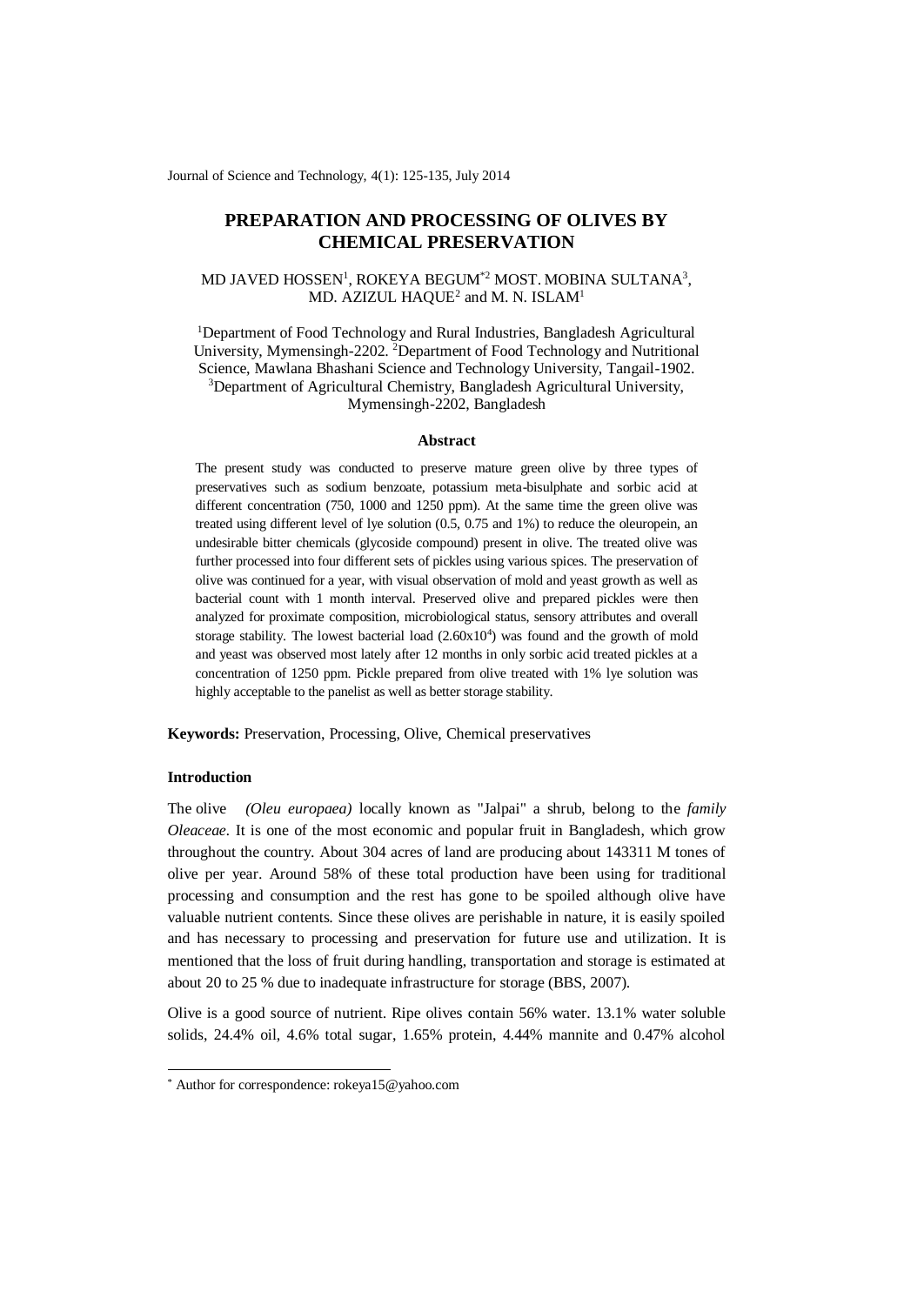perceptible (Cruess, 1958). Preservation and availability of these olives throughout the year will reduce the burning issue of malnutrition and food safety of Bangladesh.

Pickle is a processed food of fruit and vegetable preserved by natural salt, oil, spices etc. Pickle is widely acceptable and usable food in Bangladesh, India and Pakistan. On pickling the olive composition becomes 63.4 % water, 6.5% water soluble solids, 26.45% oil, 0.10 % total sugars, 1.56% protein, 0.94 % mannite and 0.43% alcohol perceptible solids (Cruess, 1958). The quality of the pickles produced on the commercial scale is quite lacking of export quality and scientists are reluctant to work on their quality development of export earning capability products. Various types of fruits and vegetable are used in the preparation of pickles products with export potential. It is necessary to manufacture these products as the stipulated quality standards. The popular common pickles manufactured by various industries available in Bangladesh market are mango pickle, mixed fruit pickle, olive pickle, chalta pickle and so on.

Olive is a perishable fruit and spoils within a week after picking. Due to its low shelf life farmer fetch problem and at the same time industrial scale processing of olive is greatly meager. For this reason farmer loss their interest to grow it more though but it has a very good potentiality for making value added high quality pickles for export. Oleuropein a glucosidic compound, which is bitter in taste, may affect the quality olive pickles. So it is needed to reduce its oleuropein content to a certain level for its bitter taste. Keeping above views in mind the study was undertaken to achieve the best suitable way of enhancing the shelf-life by chemical preservatives and reducing bitterness by lye treatment.

## **Materials and Methods**

The experiment was conducted in the Laboratories of the Department of Food Technology and Rural Industries under the faculty of Agricultural Engineering and technology, Bangladesh Agricultural University, Mymensingh. Fresh olive was collected from local market of Mymensingh. Chemicals and reagents used for analysis were collected from department laboratory.

The olive available in the market was collected, cleaned and washed properly. The olive was treated with lye solution at different level 1.0, 0.75 and 0.5% and the olive was dipped in the solution for 24, 48 and 72 hours respectively to reduce oleuropein content. The olive was washed with tap water and low concentrated acid solution.

#### *Preparation of olive pickle*

Treated olive was used for pickle preparation. Chili powder, turmeric powder, fenugreek powder, cumin powder, salt, sugar, mustard oil were pounded and garlic, ginger, green chilli separately were paste in vinegar. The olives were cooked with mustard oil in a dish. Then all spices put into the oil and heated continually until the brown colour was formed.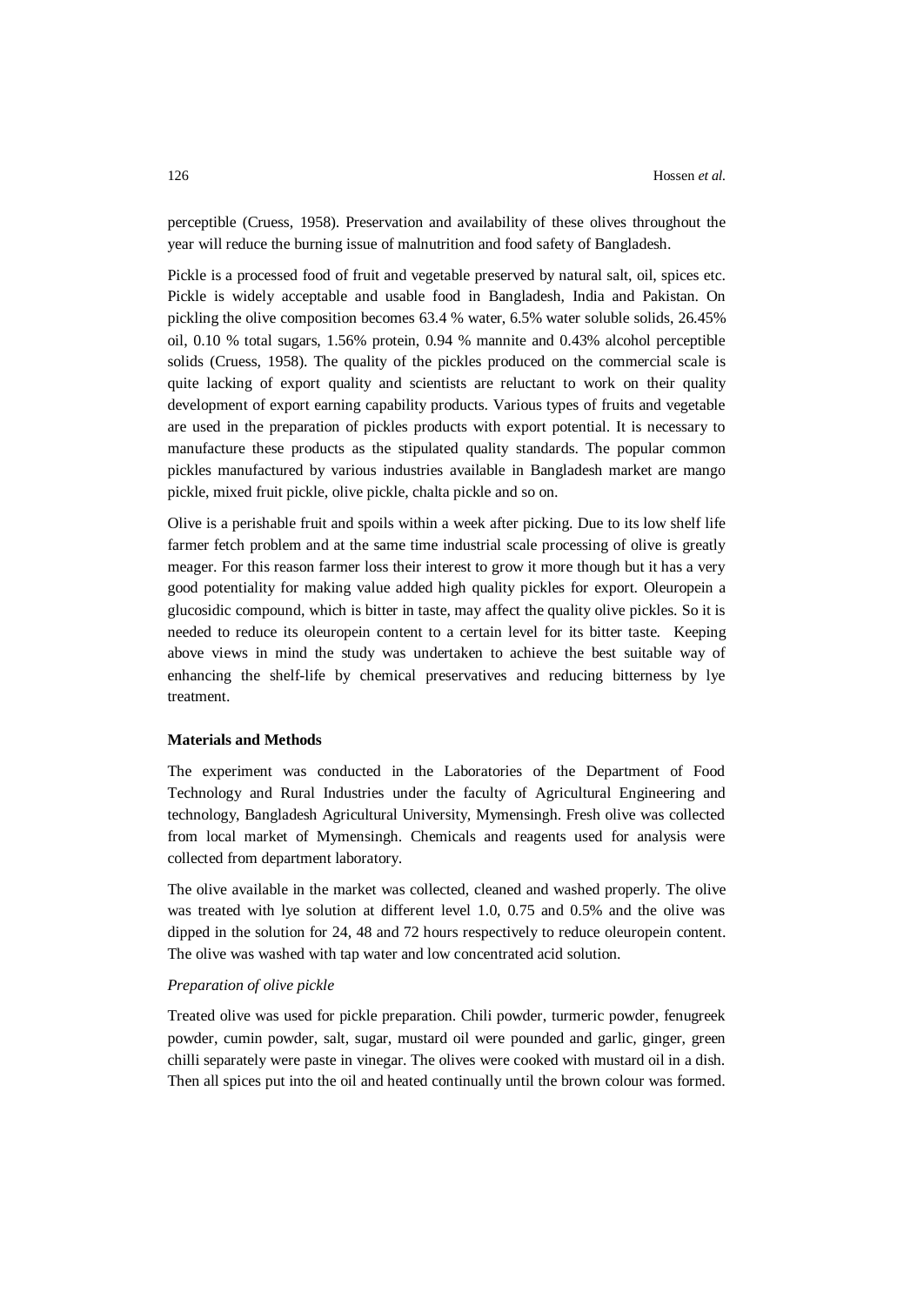Then sugar and vinegar were added in the oil and cooked till oil floated on top. Finally pickle was cooled and filled into sterilized bottle and sealed airtight.

Olive was also preserved by chemical preservatives (sodium benzoate, potassium sorbate and potassium meta bisulphate) aqueous solution with the concentration of 750, 1000 and 1250 ppm and compared them with control (without preservative) sample.

#### *Physical tests*

The samples were judged separately by a team of experienced judges for organoleptic parameters like bitterness, texture, flavor, colour and overall acceptability. The panelists were asked to give numerical score 9 to 1 where 9 significances "liked extremely" and 1 "disliked extremely". But in case of texture evaluation scale was arranged as hard to soft (1 to 9) where 1 is too hard and 9 is too soft. In case of bitterness scale was arranged as 1 non bitter and 9-too much bitter. For assessing different quality parameters, products were observed at 1 month interval up to 1 year.

## *Chemical analysis of fresh olive and processed olive*

Proximate composition like moisture content, protein, fat and ash content were measured by oven dry method, kjeldhal apparatus, solvent extraction method and muffle furnace respectively. Vitamin C content was measured by titration method. pH was measured with the help of a pH meter (HANNA instruments, HI 8424, Microcomputer pH meter). Oleuropein content of olive was measured by potentiometric titration method. All the methods described by Ranganna (1994).

## *Microbiological tests*

For viable count of microorganism present in olive pickle, standard plate count method was followed according to the "Recommended method for the microbiological examination of food". Samples were tested for one year at one month interval. The growth of mold and yeast were observed by visual observation. The spoilage caused by mold also observed with continuous observation for a year with one month interval. Gassy spoilage may be occurred during preservation of olive. This abnormality was characterized by the development of blisters resulting from accumulation of gasses which caused separation of skin from the flesh of the olives and by the formation of fissures or gas pockets which extended to the pit of the fruit.

#### *Data analysis*

All data found from the experiment were statistically analyzed using one way and two ways Analysis of Variance (ANOVA) at a 0.05 significance level. Duncan's Multiple Range Test (DMRT) was used to compare treatment means, if a significance difference was detected at a 0.05 level of significance.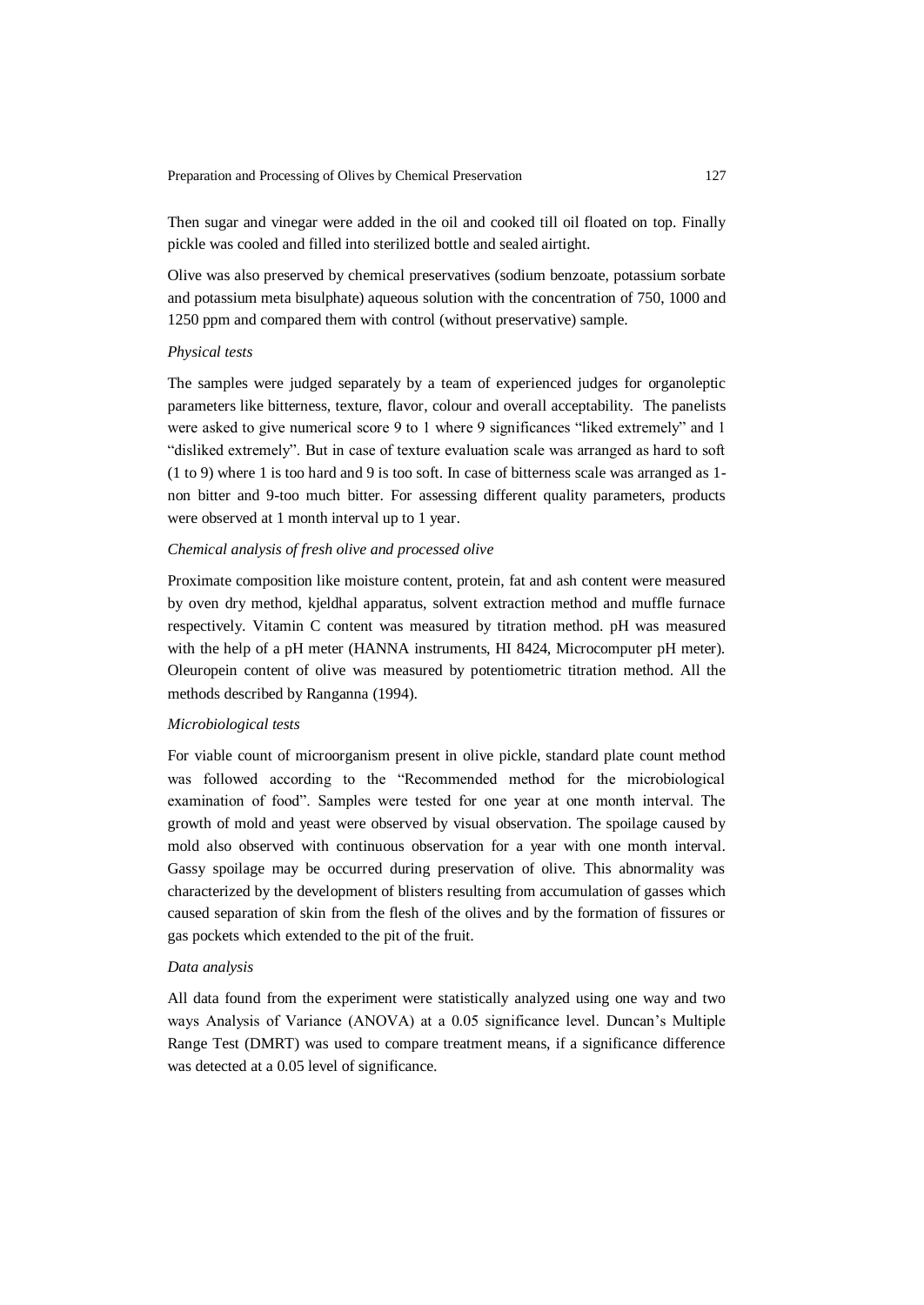## **Results and Discussion**

The mature green olive was preserved by three types of preservatives such as sodium benzoate, potassium meta-bisulphate and sorbic acid. The green olive was also treated using different level of NaOH (lye solution) to reduce the oleuropein, an undesirable bitter chemicals (glycoside compound) present in olive. The treated olive was further processed into four different sets of pickles using with various spices.

#### *Proximate composition of olive*

The proximate composition of fresh olive was moisture 118.5% (db), protein 1.9%, oil 21.5%, vitamin-C 45 mg/100gm, and total solid 46.6%. The study showed that the moisture content (in dry basis) was decreased and ash content was increased to the increasing dose of added preservatives. At the same time the total solid content of the olive was increased with the increasing dose of preservatives. Lowest total solid content found in control sample (45.9%) and highest in the sample treated with 1250 ppm of sodium benzoate (49%) (Table 1). Preservatives might enter into the flesh of the olive by the process of osmosis and may increase the solid content thus decrease the moisture content. The pH of the preserved olive was decreased gradually with the increasing dose of preservatives (Table 1). The use of preservatives revealed their active form of acid in aqueous solution. Sodium benzoate as benzoic acid, potassium meta-bisulphate as sulphurous acid and hence the pH of the preserved olive decreased.

|                     | Samples |                       |       |           |       |       |       |                   |       | Fresh |  |
|---------------------|---------|-----------------------|-------|-----------|-------|-------|-------|-------------------|-------|-------|--|
| Component (%)       |         | Sodium benzoate (ppm) |       | KMS (ppm) |       |       |       | Sorbic acid (ppm) |       |       |  |
|                     | 750     | 1000                  | 1250  | 750       | 1000  | 1250  | 750   | 1000              | 1250  | -     |  |
| Moisture            | 114.5   | 108.3                 | 104.0 | 115.0     | 108.7 | 104.5 | 113.6 | 108.3             | 104.9 | 118.5 |  |
| Content (db)        |         |                       |       |           |       |       |       |                   |       |       |  |
| Total solid         |         |                       |       |           |       |       |       |                   |       |       |  |
| Total solid content | 46.6    | 48.0                  | 49.0  | 46.5      | 47.9  | 48.9  | 46.1  | 46.0              | 46.2  | 45.9  |  |
| Ash                 | 1.65    | 1.69                  | 1.71  | 1.65      | 1.70  | 1.73  | 1.65  | 1.66              | 1.65  | 1.63  |  |
| Oil content         | 21.5    | 21.0                  | 21.5  | 21.5      | 21.5  | 21.5  | 21.2  | 21.5              | 21.3  | 21.50 |  |
| pH content          | 3.45    | 3.40                  | 3.35  | 3.45      | 3.41  | 3.35  | 3.30  | 3.20              | 3.10  | 3.50  |  |

#### **Table 1. Composition of fresh olive and preserved olive**

| Table 2. Degradation of Vitamin C with storage time in different dose of preservative |  |  |
|---------------------------------------------------------------------------------------|--|--|
|                                                                                       |  |  |

| Time    | Vitamin C content $(mg/100g)$ |                  |      |                      |      |      |      |             |      |  |  |
|---------|-------------------------------|------------------|------|----------------------|------|------|------|-------------|------|--|--|
| (Month) |                               | Sorbic acid(ppm) |      | Sodium benzoate(ppm) |      |      |      | $KMS$ (ppm) |      |  |  |
|         | 750                           | 1000             | 1250 | 750                  | 1000 | 1250 | 750  | 1000        | 1250 |  |  |
| 0       | 3.80                          | 3.82             | 3.85 | 3.80                 | 3.80 | 3.80 | 3.81 | 3.81        | 3.85 |  |  |
|         | 2.99                          | 3.02             | 3.10 | 2.99                 | 3.00 | 3.00 | 3.00 | 3.02        | 3.12 |  |  |
| 2       | 2.07                          | 2.14             | 2.30 | 2.05                 | 2.07 | 2.20 | 2.10 | 2.14        | 2.31 |  |  |
| 3       | 1.09                          | 1.25             | 1.25 | 1.11                 | 1.09 | 1.20 | 1.13 | 1.25        | 2.25 |  |  |
| 4       | 0.09                          | 0.41             | 0.5  | 0.048                | 0.18 | 0.45 | 0.18 | 0.48        | 0.52 |  |  |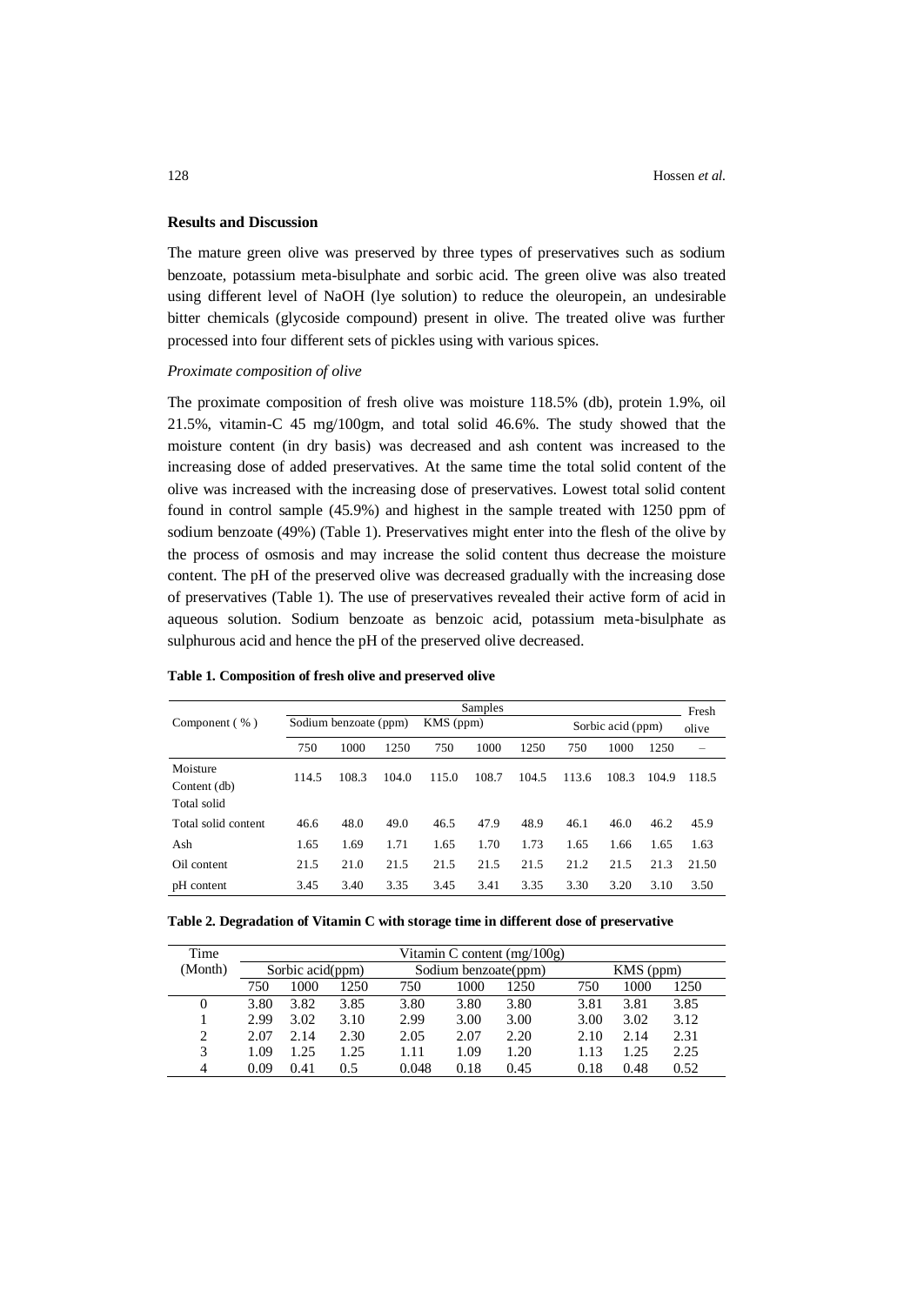Storage effect on vitamin-C was observed during the storage period. Vitamin-C was measured at the interval of l month throughout the storage time. The result is shown in Table 2. It is apparent from the table that the degradation level of Vitamin-C was very *high* with the storage time and the rate of degradation remained almost the same in sodium benzoate, KMS and sorbic acid 750 ppm preserved olive. A little retention of vitamin-C was observed at higher dose of preservatives.

#### *Microbial examinations*

Bacteria, yeast and molds might cause spoilage of olives, reduce the shelf life of the products. All processed and green olives as well as preserved olives that undergone to the lactic acid fermentation, are subjected to microbial examination. The well-known spoilage types caused by micro-organisms are gassy fermentation and tissue softening. Total viable count of bacteria was performed by the Standard Plate Count method (S.P.C) of the preserved sample at one month interval. The total number of bacteria was counted by multiplying of the colony forming unit (cfu) with dilution factor. In the control sample the bacterial load was very high compared the samples treated with respect to other preserved sample. The lowest load was found after 1 year storage in sorbic acid at a concentration of 1250 ppm solution. The bacterial count were  $3.20 \times 10^4$ ,  $3.05 \times 10^4$  and  $2.60 \times 10^4$  in the sorbic acid treated olive pickle at a concentration of 750, 1000 and 1250 ppm, respectively (Table 3).

|                | Total count         |                                                            |                      |                     |                                       |                     |                     |                                                                                               |                                                           |                     |  |  |
|----------------|---------------------|------------------------------------------------------------|----------------------|---------------------|---------------------------------------|---------------------|---------------------|-----------------------------------------------------------------------------------------------|-----------------------------------------------------------|---------------------|--|--|
| Month          |                     | Sodium benzoate (ppm)                                      |                      |                     | KMS (ppm)                             |                     |                     | Sorbic Acid (ppm)                                                                             |                                                           | Control             |  |  |
|                | 750                 | 1000                                                       | 1250                 | 750                 | 1000                                  | 1250                | 750                 | 1000                                                                                          | 1250                                                      |                     |  |  |
| 1              | $1.2\times10^{4}$   | $1.1\times10^{4}$                                          | $1.0\times10^{4}$    | $1.0\times10^{4}$   | $1.0\times10^{4}$                     | $1.0\times10^{4}$   | $1.2\times10^{4}$   | $1.1\times10^{4}$                                                                             | $1.0\times10^{4}$ 1.5 $\times10^{4}$                      |                     |  |  |
| $\overline{c}$ | $1.4\times10^{4}$   | $1.35 \times 10^{4}$                                       | $1.2\times10^{4}$    | $1.2\times10^{4}$   | $1.2\times10^{4}$                     | $1.2\times10^{4}$   | $1.3\times10^{4}$   | $1.2\times10^{4}$                                                                             | $1.15\times10^{4}$ $2.0\times10^{4}$                      |                     |  |  |
| 3              |                     | $1.52\times10^{4}$ 1.45 $\times10^{4}$                     | $1.3\times10^{4}$    | $1.5 \times 10^{4}$ | $1.4\times10^{4}$                     | $1.3\times10^{4}$   |                     | $1.45\times10^{4}$ 1.35 $\times10^{4}$                                                        | $1.3\times10^{4}$                                         | $2.8 \times 10^{4}$ |  |  |
| $\overline{4}$ |                     | $1.75\times10^{4}$ 1.68 $\times10^{4}$ 1.45 $\times10^{4}$ |                      |                     | $1.75\times10^{4}$ $1.65\times10^{4}$ | $1.5 \times 10^{4}$ | $1.6\times10^{4}$   | $1.5 \times 10^{4}$                                                                           | $1.45\times10^{4}$ 3.2×10 <sup>4</sup>                    |                     |  |  |
| 5              | $1.89\times10^{4}$  | $1.85 \times 10^{4}$                                       | $1.6\times10^{4}$    | $2.0\times10^{4}$   | $1.8\times10^{4}$                     |                     |                     | $1.65 \times 10^4$ $1.76 \times 10^4$ $1.65 \times 10^4$ $1.58 \times 10^4$ $1.5 \times 10^5$ |                                                           |                     |  |  |
| 6              | $2.1 \times 10^{4}$ | $1.95 \times 10^{4}$                                       | $1.85 \times 10^{4}$ | $2.3 \times 10^{4}$ | $2.0\times10^{4}$                     | $1.8\times10^{4}$   |                     | $1.85\times10^{4}$ $1.76\times10^{4}$ $1.67\times10^{4}$ $2.5\times10^{5}$                    |                                                           |                     |  |  |
| 7              | $2.5 \times 10^{4}$ | $2.3\times10^{4}$                                          | $2.0\times10^{4}$    | $2.7\times10^{4}$   | $2.3\times10^{4}$                     | $2.0\times10^{4}$   | $2.0\times10^{4}$   | $1.95 \times 10^4$ $1.78 \times 10^4$ $3.2 \times 10^5$                                       |                                                           |                     |  |  |
| 8              | $2.8\times10^{4}$   | $2.5 \times 10^{4}$                                        | $2.3\times10^{4}$    | $2.9\times10^{4}$   | $2.5 \times 10^{4}$                   | $2.3\times10^{4}$   | $2.2\times10^{4}$   |                                                                                               | $2.12\times10^{4}$ 1.85 $\times10^{4}$ 1.5 $\times10^{6}$ |                     |  |  |
| 9              | $3.0\times10^{4}$   | $2.7\times10^{4}$                                          | $2.6 \times 10^{4}$  | $3.1\times10^{4}$   | $2.9\times10^{4}$                     | $2.6 \times 10^{4}$ | $2.5 \times 10^{4}$ | $2.2\times10^{4}$                                                                             | $1.95 \times 10^4$ 3.2×10 <sup>6</sup>                    |                     |  |  |
| 10             | $3.2\times10^{4}$   | $3.0\times10^{4}$                                          | $2.85 \times 10^{4}$ | $1.1\times10^{5}$   | $3.2\times10^{4}$                     | $3.0\times10^{4}$   | $2.7\times10^{4}$   | $2.5 \times 10^{4}$                                                                           | $2.1 \times 10^4$ $1.5 \times 10^7$                       |                     |  |  |
| 11             | $1.6\times10^{5}$   | $3.2\times10^{4}$                                          | $3.1\times10^{4}$    | $1.7\times10^{5}$   | $1.12\times10^{5}$                    | $3.2\times10^{4}$   | $3.0\times10^{4}$   | $2.9\times10^{4}$                                                                             | $2.3\times10^{4}$                                         | $2.9\times10^{7}$   |  |  |
| 12             | $2.1 \times 10^5$   | $1.1\times10^{5}$                                          | $3.2\times10^{4}$    | $1.5 \times 10^{5}$ | $1.68\times10^{5}$                    | $1.0\times10^{5}$   | $3.2\times10^{4}$   | $3.05 \times 10^{4}$                                                                          | $2.6 \times 10^{4}$                                       | $3.2\times10^{7}$   |  |  |

**Table 3. Total Bacterial Count of the preserved olive with one month interval for one year**

In case of KMS preservatives the bacterial load was decreased 750 ppm to 1250 ppm preserve olive and higher than the sorbic acid and sodium benzoate preserve olive in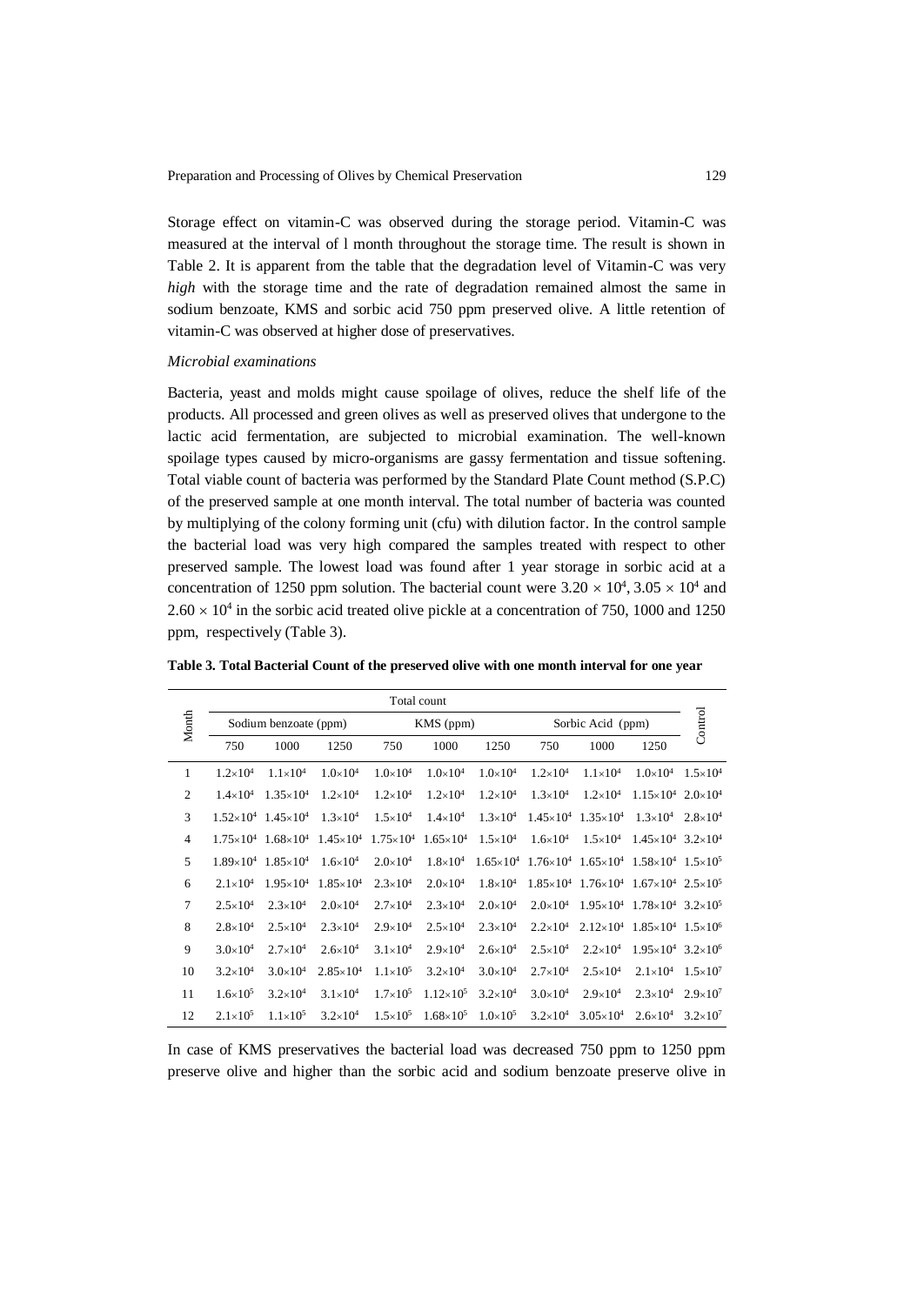same concentration and bacterial load was  $1.50 \times 10^5$ ,  $1.68 \times 10^5$  and  $1.00 \times 10^5$  in 750, 1000 and 1250 ppm, respectively. The bacterial load was significantly increased with increasing of storage period, whereas bacterial load was decreased with the increasing of the concentration of preservatives.

The growth of mold and yeast were observed visually. Olive as a high acidic fruit, the chance of spoilage by yeast and mold is very high. Table 4 showed that mold and yeast growth delayed in the high dose of preservatives. In control sample the initiation of the growth of mold observed at the  $1<sup>st</sup>$  month whereas the growth of mold in 750 ppm sodium benzoate preserved olive in 5<sup>th</sup> month. The mold growth was delayed with increasing of preservatives concentration. The growth of mold was observed in  $5<sup>th</sup>$ ,  $7<sup>th</sup>$  and  $9<sup>th</sup>$  of sodium benzoate 750, 1000 and 1250 ppm preserved olive whereas in  $6<sup>th</sup>$ ,  $8<sup>th</sup>$ , and  $10<sup>th</sup>$ month mold was observed in KMS 750, 1000 and 1250 ppm preserved olive. Hence the growth of mold was observed in sorbic acid 1250 ppm solution preserve after 1 year.

|                | Yeast And Mold observation |                                  |                |        |        |        |                   |        |                |        |  |  |  |
|----------------|----------------------------|----------------------------------|----------------|--------|--------|--------|-------------------|--------|----------------|--------|--|--|--|
|                |                            | Sodim Benzoate(ppm)<br>KMS (ppm) |                |        |        |        | Sorbic Acid (ppm) |        |                |        |  |  |  |
| Months         | 750                        | 1000                             | 1250           | 750    | 1000   | 1250   | 750               | 1000   | 1250           |        |  |  |  |
| 1              | No                         | No                               | No             | No     | No     | No     | No                | No     | No             | Mold   |  |  |  |
| $\mathfrak{2}$ | No                         | No                               | N <sub>0</sub> | No     | No     | No     | No                | No     | No             | growth |  |  |  |
| 3              | No                         | No                               | N <sub>0</sub> | No     | No     | No     | No                | No     | No             |        |  |  |  |
| $\overline{4}$ | No                         | No                               | No             | No     | No     | No     | No                | No     | No             |        |  |  |  |
| 5              | Mold                       | No                               | No             | No     | No     | No     | No                | No     | No             |        |  |  |  |
| 6              | growth                     | No                               | No             | Mold   | No     | No     | No                | No     | No             |        |  |  |  |
| 7              |                            | Mold                             | No             | growth | No     | No     | No                | No     | No             |        |  |  |  |
| 8              |                            | growth                           | No             |        | Mold   | No     | Mold              | No     | No             |        |  |  |  |
| 9              |                            |                                  | Mold           |        | growth | No     | growth            | No     | No             |        |  |  |  |
| 10             |                            |                                  | growth         |        |        | Mold   |                   | Mold   | No             |        |  |  |  |
| 11             |                            |                                  |                |        |        | growth |                   | growth |                |        |  |  |  |
| 12             |                            |                                  |                |        |        |        |                   |        | Mold<br>growth |        |  |  |  |

**Table 4. Observation of yeast and mold growth**

#### *Effect of NaOH on oleuropein content*

Olive has a bitter compound named oleuropein, which must be eliminated during processing of olive. The olives were treated with sodium hydroxide solution to remove the bitterness. Figure 1 showed that the oleropein content in fresh olive was 0.8%. After treated with 0.5, 0.75 and 1% lye solution the oleropein content in olive reduced to 0.57, 0.35 and 0.14%, respectively.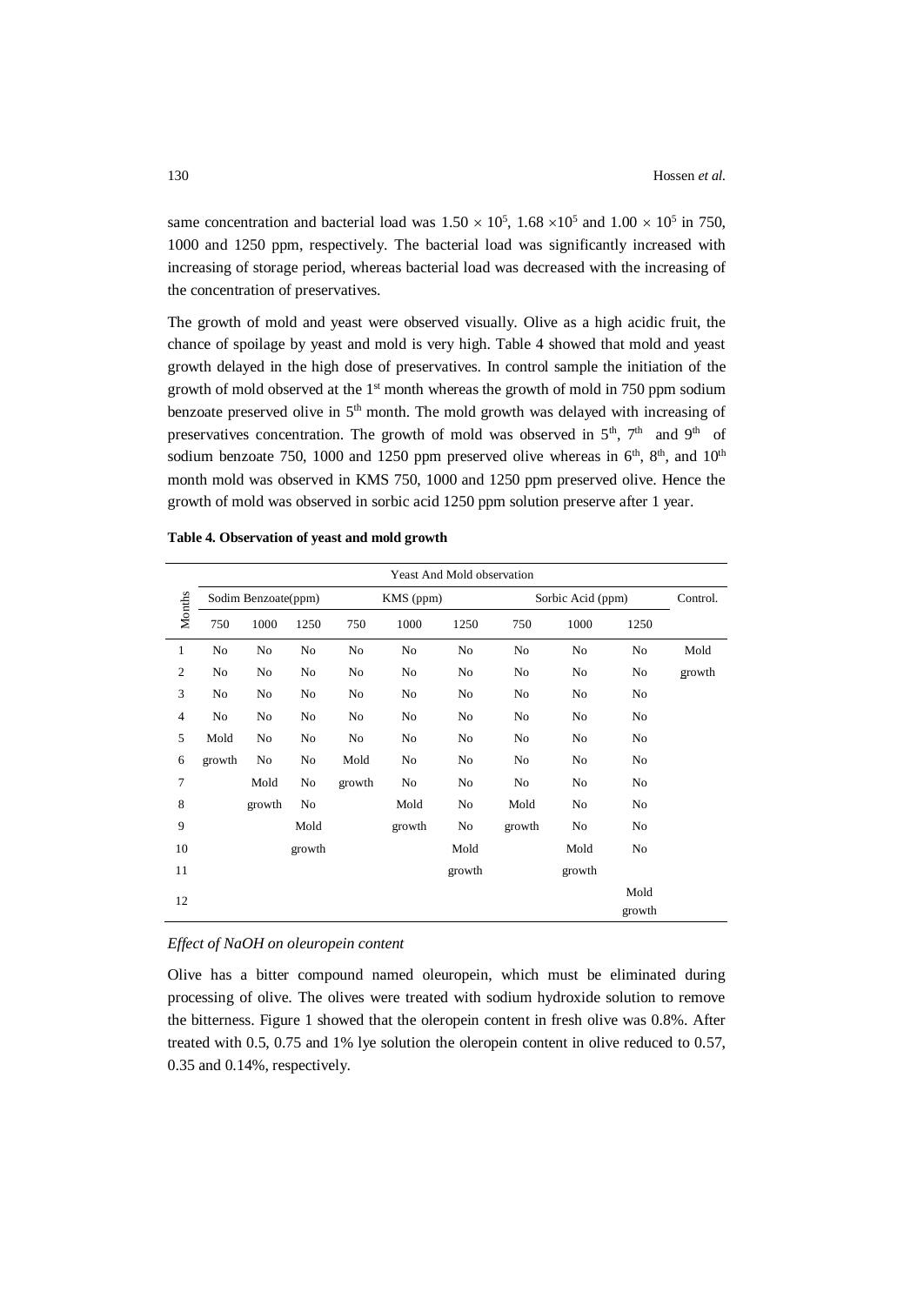

**Fig. 1**. Oleuropein content in olive after different treatment

### *Composition of olive pickles*

The olive pickles were analyzed immediately after processing for proximate composition. The table 5 showed that the moisture content of the sample A to D decreased, the highest moisture content in the sample A (130.5%) and the lowest in the sample D (1324.0%).

**Table 5. Composition of olive pickles**

| Sample   | Moisture           | Total solid | Ash           | Protein | Oil            | pH   |
|----------|--------------------|-------------|---------------|---------|----------------|------|
|          | content $(\% )$ db | $(\%)$      | $\frac{9}{6}$ | $(\%)$  | Content $(\%)$ |      |
| Sample A | 130.5              | 34.55       | 1.85          | 2.11    | 27.5           | 3.30 |
| Sample B | 128.0              | 36.80       | 1.87          | 2.10    | 26.9           | 3.30 |
| Sample C | 126.5              | 43.50       | 1.88          | 2.12    | 27.0           | 3.30 |
| Sample D | 124.0              | 39.50       | 1.91          | 2.10    | 26.5           | 3.30 |
| Sample E | 130.0              | 36.50       | 1.70          | 1.98    | 25.60          | 3.30 |

Sample A - control sample(untreated sample), Sample B -treated with 0.5 % lye solution, Sample C - treated with 0.75 % lye solution, Sample D - treated with 1 % lye solution Sample E- pickle collected from market.

Ash content also differed with treatment. However, the composition remained very closer to the prepare samples and slightly differ with sample which collected from the market.

## *Acceptability of olive pickle*

The result revealed that the bitterness of the sample was gradually decreased with lye solution treatment. Sample D (treated with 1% NaOH solution) was found the lowest bitter score (2.7<sup>d</sup>). The level of bitterness was high in sample A (7.3<sup>°</sup>) and E (7.7<sup>a</sup>) and decreased with the increased level of lye solution treatment (Table 6).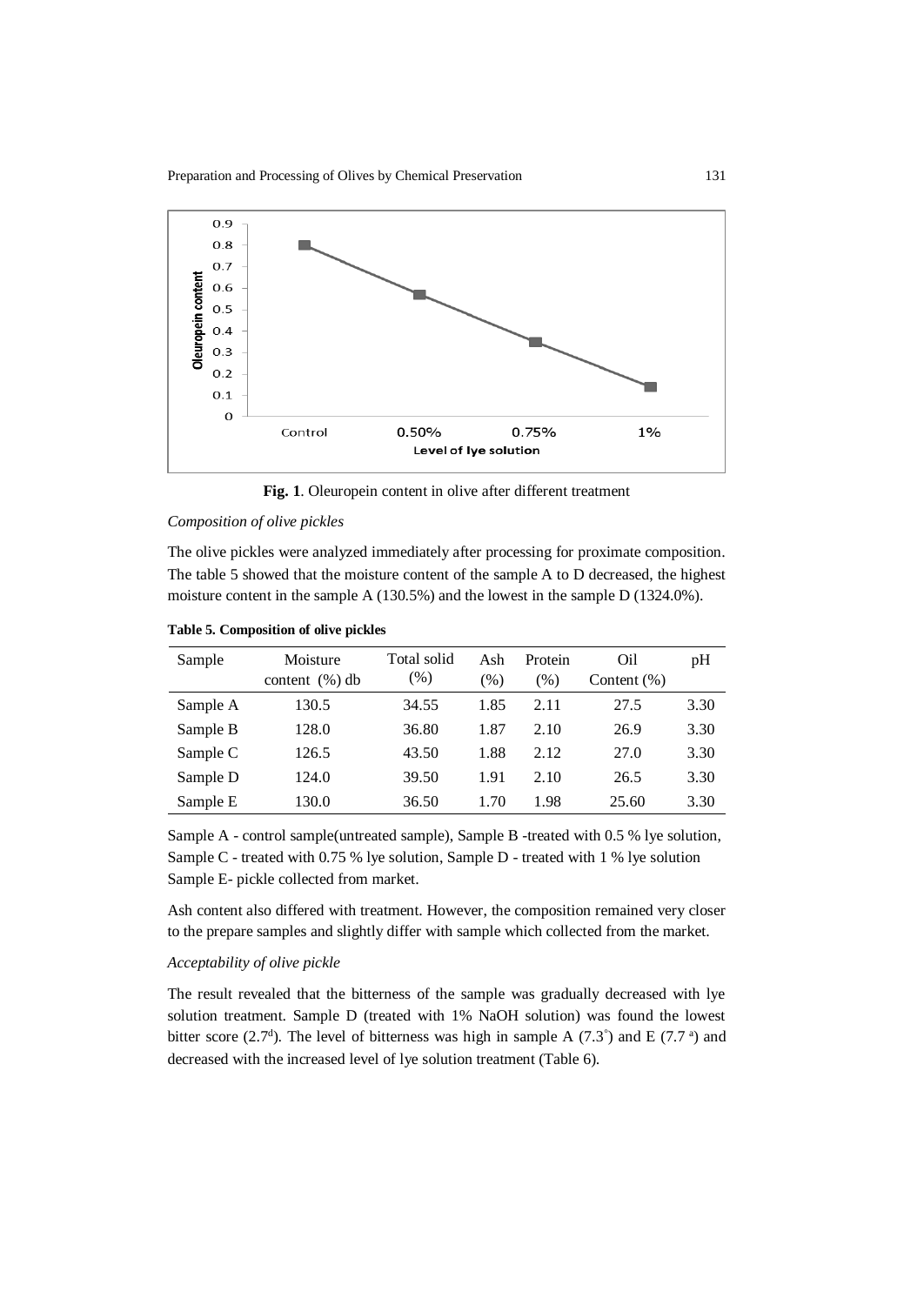| Sensory           | Test                     | Sample            | Sample              | Sample              | Sample           | Sample              | <b>LSD</b> |
|-------------------|--------------------------|-------------------|---------------------|---------------------|------------------|---------------------|------------|
| attributes        | No.                      | A                 | B                   | $\mathsf{C}$        | D                | E                   |            |
|                   | $\mathbf{1}$             | 7.3 <sup>a</sup>  | $6.5^{\rm b}$       | $4.4^\circ$         | 2.7 <sup>d</sup> | 7.7 <sup>a</sup>    | 0.684      |
|                   | $\sqrt{2}$               | 7.2 <sup>a</sup>  | 6.0 <sup>b</sup>    | $4.4^\circ$         | 2.8 <sup>d</sup> | 7.7 <sup>a</sup>    | 0.680      |
| <b>Bitterness</b> | 3                        | 7.2 <sup>ab</sup> | 6.5 <sup>b</sup>    | 5.6 <sup>c</sup>    | 3.0 <sup>d</sup> | 7.5 <sup>a</sup>    | 0.726      |
|                   | $\overline{4}$           | 5.6 <sup>b</sup>  | 6.4 <sup>a</sup>    | $5.4^{b}$           | 2.9 <sup>c</sup> | 7.1 <sup>a</sup>    | 0.726      |
|                   | 5                        |                   |                     |                     |                  |                     |            |
|                   | 1                        | 7.9 <sup>a</sup>  | $7.2^{\mathrm{b}}$  | 6.3 <sup>c</sup>    | 5.3 <sup>d</sup> | $7.5$ <sup>ab</sup> | 0.44       |
| Texture           | $\overline{c}$           | 7.1 <sup>b</sup>  | 7.1 <sup>b</sup>    | $7.4$ ab            | 8.0 <sup>a</sup> | 6.8 <sup>b</sup>    | 0.736      |
| (hardness)        | 3                        | 6.9 <sup>b</sup>  | $7.3$ ab            | 7.2 <sup>ab</sup>   | 8.0 <sup>a</sup> | 7.0 <sub>b</sub>    | 0.868      |
|                   | $\overline{\mathcal{L}}$ | $5.5^{b}$         | 6.5 <sup>a</sup>    | 6.7 <sup>a</sup>    | 7.1 <sup>a</sup> | 5.6 <sup>b</sup>    | 0.647      |
|                   | 5                        | 7.9 <sup>ab</sup> | 7.2 <sup>c</sup>    | 7.3 <sup>c</sup>    | 8.2 <sup>a</sup> | 7.5 <sup>b</sup> c  | 0.614      |
|                   | $\mathbf{1}$             | 8.3 <sup>a</sup>  | 7.7 <sup>b</sup>    | 6.7 <sup>c</sup>    | 6.1 <sup>d</sup> | 7.9 <sup>ab</sup>   | 0.567      |
|                   | $\sqrt{2}$               | 6.9 <sup>b</sup>  | $7.3$ <sup>ab</sup> | $7.2$ <sup>ab</sup> | $8.1\,^{\rm a}$  | 7.0 <sup>b</sup>    | 0.868      |
| Colour            | 3                        | 5.9 <sup>cd</sup> | $6.8^{bc}$          | 7.1 <sup>ab</sup>   | 7.9 <sup>a</sup> | 5.8 <sup>d</sup>    | 0.924      |
|                   | $\overline{4}$           | 5.8 <sup>b</sup>  | 6.2 <sup>b</sup>    | 6.3 <sup>b</sup>    | 7.1 <sup>a</sup> | 5.1 <sup>b</sup>    | 0.763      |
|                   | 5                        | 4.1 <sup>b</sup>  | $5.5^{\mathrm{a}}$  | 5.8 <sup>a</sup>    | 5.8 <sup>a</sup> | 4.5 <sup>b</sup>    | 0.925      |
|                   | $\mathbf{1}$             | 7.9 <sup>ab</sup> | 7.2 <sup>c</sup>    | 6.3 <sup>d</sup>    | $8.2\,^{\rm a}$  | $7.5$ bc            | 0.614      |
|                   | $\overline{c}$           | 6.9 <sup>b</sup>  | $7.3$ <sup>ab</sup> | 7.2 <sup>ab</sup>   | 8.1 <sup>a</sup> | 7.0 <sup>b</sup>    | 0.868      |
| Flavour           | $\overline{3}$           | 6.2 <sup>b</sup>  | 6.9 <sup>a</sup>    | 7.1 <sup>a</sup>    | 7.1 <sup>a</sup> | 6.0 <sup>b</sup>    | 0.687      |
|                   | 4                        | $5.5^{b}$         | 6.5 <sup>a</sup>    | 6.7 <sup>a</sup>    | 7.1 <sup>a</sup> | $5.6^{\mathrm{b}}$  | 0.647      |
|                   | 5                        | 3.2 <sup>ab</sup> | 4.0 <sup>a</sup>    | 3.6 <sup>a</sup>    | $2.3^{b}$        | $2.3^{b}$           | 0.952      |
|                   | $\mathbf{1}$             | 6.1 <sup>d</sup>  | 6.7 <sup>bc</sup>   | 7.2 <sup>b</sup>    | 7.9 <sup>a</sup> | $6.5$ cd            | 0.564      |
| Overall           | $\sqrt{2}$               | 4.5 <sup>d</sup>  | 6.2 <sup>b</sup>    | 6.6 <sup>b</sup>    | 8.3 <sup>a</sup> | 5.6 <sup>c</sup>    | 0.847      |
| acceptability     | 3                        | 5.8 <sup>c</sup>  | $6.5^{b}$           | 7.3 <sup>a</sup>    | 7.9 <sup>a</sup> | 5.7 <sup>b</sup>    | 0.606      |
|                   | $\overline{4}$           | 5.9 <sup>b</sup>  | 6.0 <sup>b</sup>    | 6.3 <sup>b</sup>    | 7.1 <sup>a</sup> | 5.8 <sup>b</sup>    | 0.691      |
|                   | 5                        | 3.4 <sup>ab</sup> | $3.3^{b}$           | 4.1 <sup>ab</sup>   | 4.3 <sup>a</sup> | 2.0 <sup>C</sup>    | 0.893      |

**Table 6. Evaluation of sensory attributes (colour, flavor, bitterness, texture and overall acceptability) of olive pickles**

Mean of 10 scores for each sensory characteristics

Mean in column followed by the same letter are not significantly different at 95% confidence level ( $p$ < 0.05). The panel test was arranged with the interval of three month for a year. 1<sup>st</sup> test: Day of preparation;  $2<sup>nd</sup>$  test: after three month storage;  $3<sup>rd</sup>$  test: after six month storage;  $4<sup>th</sup>$  test: after nine month storage; 5<sup>th</sup>test: after a year storage.

Significant difference was observed in texture, colour, flavor and overall acceptability among the samples tasted. In the first test sample D was slightly harder (Table 6) than other sample and after three months storage it became softer and thus scored the highest score (8.0<sup>a</sup>) by the panelist. During the treatment of live cell wall was changed and turned into harder (Araujo *et al.,* 1994). Further softening of olive resulting from the destruction of pectic substances in the olive may have physical or chemical causes or may be lactic acid fermentation (Frazier and westhoff, 2006). In case of colour sample A and E were more acceptable and sample D scored the lowest (6.1). It is apparent from the results that the sample  $D$  was more acceptable than the other sample in case of flavor  $(8.2<sup>a</sup>)$  and overall acceptability (8.3<sup>a</sup>). Sabatini and Marsilio (2008) also observed that the acceptable flavor of olive improved owing to lye solution treatment. After one year storage all pickle lost their acceptability to the panelist due to off-flavour produced.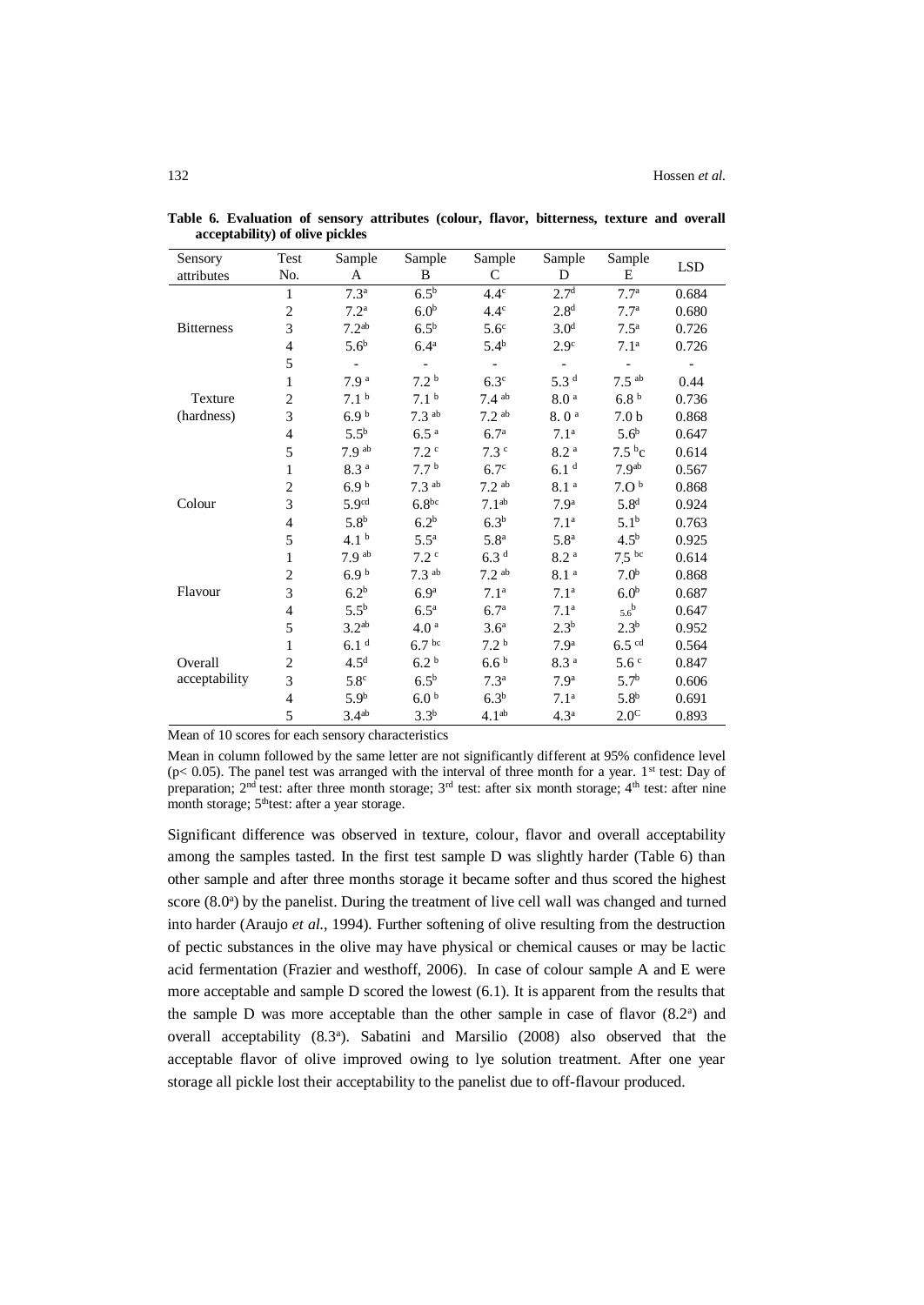## *Microbial examination of pickle*

The total numbers of viable bacteria in different samples at different storage periods have been shown in Table 7. The total viable bacteria slightly increased with the increasing of storage periods for all products. After ten month storage the bacterial load was increased rapidly. The bacterial load was differing with the lye solution treatment. The bacterial load of the samples A was the highest  $(3.00x\ 10^7$ cfu/g) and gradually decreased sample B to D. The lowest bacterial load found in sample  $D(3.10x10^5)$ . It may be due to bacterial inhibitor component aglycone and elnolic acid compound which produced during the hydrolysis of oleuropein (Fleming *et al*., 1973).

**Table 7. The total viable bacterial count of olive pickles during storage 1 month interval for a year**

| Months |                         |                      | Total count (cfu/gm) |                      |                       |
|--------|-------------------------|----------------------|----------------------|----------------------|-----------------------|
|        | Sample A                | Sample B             | Sample C             | Sample D             | Sample E              |
|        | $3.01x10^4$             | $1.10 \times 10^{4}$ | $1.12 \times 10^{4}$ | $1.10 \times 10^{4}$ | $2.95 \times 10^3$    |
| 2      | $3.12 \times 10^{4}$    | $1.50 \times 10^{4}$ | $1.40 \times 10^{4}$ | $1.30 \times 10^{4}$ | $3.11 \times 10^3$    |
| 3      | $1.20 \times 10^5$      | $2.25 \times 10^4$   | $1.80 \times 10^4$   | $1.50 \times 10^{4}$ | $3.16 \times 10^3$    |
| 4      | $3.10 \times 10^5$      | $2.80 \times 10^{4}$ | $2.20 \times 10^{4}$ | $1.90 \times 10^{4}$ | $1.10x10^4$           |
| 5      | $1.00x10^6$             | $3.20x10^4$          | $2.70x10^4$          | $2.20x10^4$          | $1.90x10^4$           |
| 6      | 1.20x10 <sup>6</sup>    | 1.10x10 <sup>5</sup> | $3.20x10^4$          | $2.50x10^4$          | $2.50x10^5$           |
| 7      | $2.20x$ 10 <sup>6</sup> | $1.50 \times 10^5$   | $1.00 \times 10^5$   | $2.90 \times 10^{4}$ | $3.18 \times 10^{5}$  |
| 8      | $3.20 \times 10^6$      | $2.00 \times 10^5$   | $1.35 \times 10^5$   | $3.20 \times 10^{4}$ | $1.50 \times 10^5$    |
| 9      | $1.20 \times 10^7$      | $2.50 \times 10^5$   | $2.20 \times 10^5$   | $1.00 \times 10^5$   | $2.90 \text{ x} 10^6$ |
| 10     | $2.10 \times 10^{7}$    | $3.20x\;10^5$        | $2.80 \times 10^5$   | $1.50 \text{ X}10^5$ | $3.17 \times 10^{6}$  |
| 11     | $2.80 \times 10^7$      | $1.15 \times 10^6$   | $3.10 \times 10^{5}$ | $1.80 \times 10^5$   | 1.25x10 <sup>7</sup>  |
| 12     | $3.00x10^{7}$           | $3.18 \times 10^{6}$ | $1.10 \times 10^6$   | $3.10 \times 10^5$   | $2.50 \times 10^7$    |

The pickles were store at room temperature and were in visual observation for its mold and yeast growth. There were no mold and yeast growth upto 8<sup>th</sup> month storage. After 8<sup>th</sup> month sample E was spoiled. Sample A. B and D were spoiled by mold after  $10<sup>th</sup>$  month of storage. Sample C was spoiled after 11<sup>th</sup> month.

| Table 8. Observation of mold and yeast growth (visual observation) |
|--------------------------------------------------------------------|
|--------------------------------------------------------------------|

| Month |          |              | Visual of observation yeast and molds |              |               |
|-------|----------|--------------|---------------------------------------|--------------|---------------|
|       | Sample A | Sample B     | Sample C                              | Sample D     | Sample E      |
|       | No yeast | No yeast and | No yeast and                          | No yeast and | No yeast and  |
|       | and mold | mold         | mold                                  | mold         | mold          |
| 2     | Do       | Do           | Do                                    | Do           | Do            |
| 3     | Do       | Do           | Do                                    | Do           | Do            |
| 4     | Do       | Do           | Do                                    | Do           | Do            |
| 5     | Do       | Do           | Do                                    | Do           | Do            |
| 6     | Do       | Do           | Do                                    | Do           | Do            |
| 7     | Do       | Do           | Do                                    | Do           | Do            |
| 8     | Do       | Do           | Do                                    | Do           | Do            |
| 9     | Do       | Do           | Do                                    | Do           | Mold observed |
| 10    | Mold     | Mold         | Do                                    | Mold         | Do            |
|       | observed | observed     |                                       | observed     |               |
| 11    | Do       | Do           | Mold<br>observed                      | Do           | Do            |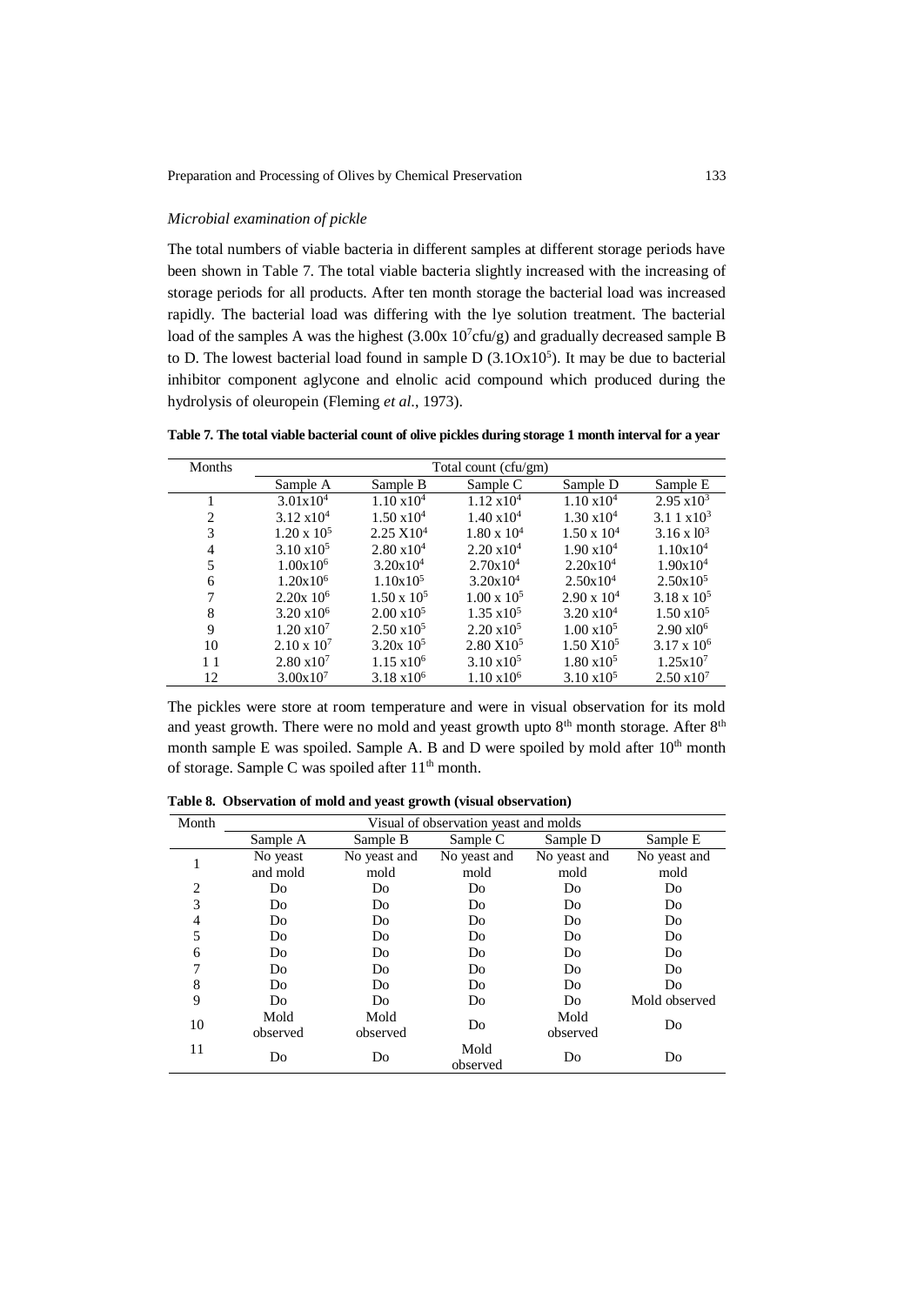#### *Observation of sensory attributes*

The sensory attributes of olive pickles were observed for 1 year at 1 month interval. The colour of sample A, B and E was greenish whereas sample C and D was slightly blackish in  $1<sup>st</sup>$  month. After 3 months storage the colour of sample C and D turned to its original colour may be due to the lactic acid fermentation of the pickles. After the  $10<sup>th</sup>$  month the colour of pickle become gray may be caused by mold growth in the pickle. The flavour of all samples remained acceptable up to  $10<sup>th</sup>$  month storage period after that off-flavour produced in all samples. It may be due to rancidity of oil used in pickle or by the butyric acid producing during lactic acid fermentation. The softening of olives is usually caused by the activity of protolytic microorganisms. Bacteria, mold and yeast all have been incriminated in the problem. The lactic acid fermentation also softened the texture of olive pickle, which was desired for treated slightly hard sample. After  $7<sup>th</sup>$  month storage the sample A (control) and E (collected from market) became very soft and loss their acceptability whereas sample B, C and D were soft.

**Table 9. Observation of sensory attributes of olive pickle**

|   | Samp. Attributes |        |                 |        |        |                   | Month  |        |               |       |                  |                  |
|---|------------------|--------|-----------------|--------|--------|-------------------|--------|--------|---------------|-------|------------------|------------------|
|   |                  | 1st    | 2 <sub>nd</sub> | 3rd    | 4th    | 5th               | 6th    | 7th    | 8th           | 9th   | 10 <sub>th</sub> | 11 <sup>th</sup> |
| A | Colour           | green  | green           | green  | green  | green             | green  | green  | green         | gray  | gray             | gray             |
|   | Flavour          | accept | accept          | accept | accept | accept            | accept | accept | accept accept |       | o.fla            | o.fla            |
|   | Texture          | soft   | soft            | soft   | soft   | soft              | soft   | v.soft | v.soft v.soft |       | v.soft           | v.soft           |
| B | Colour           | green  | green           | green  | green  | green             | green  | green  | green         | gray  | gray             | gray             |
|   | Flavour          | accept | accept          | accept | accept | accept            | accept | accept | accept accept |       | o.fla            | o.fla            |
|   | Texture          | soft   | soft            | soft   | soft   | soft              | soft   | v.soft | v.soft v.soft |       | v.soft           | v.soft           |
| C | Colour           | black  | black           | black  |        | greenish greenish | green  | green  | green         | gray  | gray             | gray             |
|   | Flavour          | accept | accept          | accept | accept | accept            | accept | accept | accept accept |       | o.fla            | o.fla            |
|   | Texture          | s.hard | s.hard          | s.hard | soft   | soft              | soft   | soft   | soft          | soft  | soft             | soft             |
| D | Colour           | black  | black           | black  |        | greenish greenish | green  | green  | green         | gray  | gray             | gray             |
|   | Flavour          | accept | accept          | accept | accept | accept            | accept | accept | accept accept |       | o.fla            | o.fla            |
|   | Texture          | s.hard | s.hard          | s.hard | soft   | soft              | soft   | soft   | soft          | soft  | soft             | soft             |
| Е | Colour           | green  | green           | green  | green  | green             | green  | green  | green         | green | gray             | gray             |
|   | Flavour          | accept | accept          | accept | accept | accept            | accept | accept | accept accept |       | o.fla            | o.fla            |
|   | Texture          | soft   | soft            | soft   | soft   | soft              | soft   | v.soft | v.soft v.soft |       | v.soft           | v.soft           |

### **Conclusion**

The research work was accomplished for the exploration of suitable preservatives and their concentration used in olive preservation. The experiment also implies the prospect of processing and preservation of olive pickles as well as investigates to the commercial and nutritional aspect of olive pickle. The fresh olives, collected from the local market as well as the olive pickles were analyzed for proximate composition, microbiological status, quality attributes and overall storage stability of the pickle. The antimicrobial action of sorbic acid was higher than that of KMS and sodium benzoate at the similar concentration. Lay solution treatment was found to effective to reduce oleuropein content in olive which is responsible for bitter taste and improve export quality of pickle.